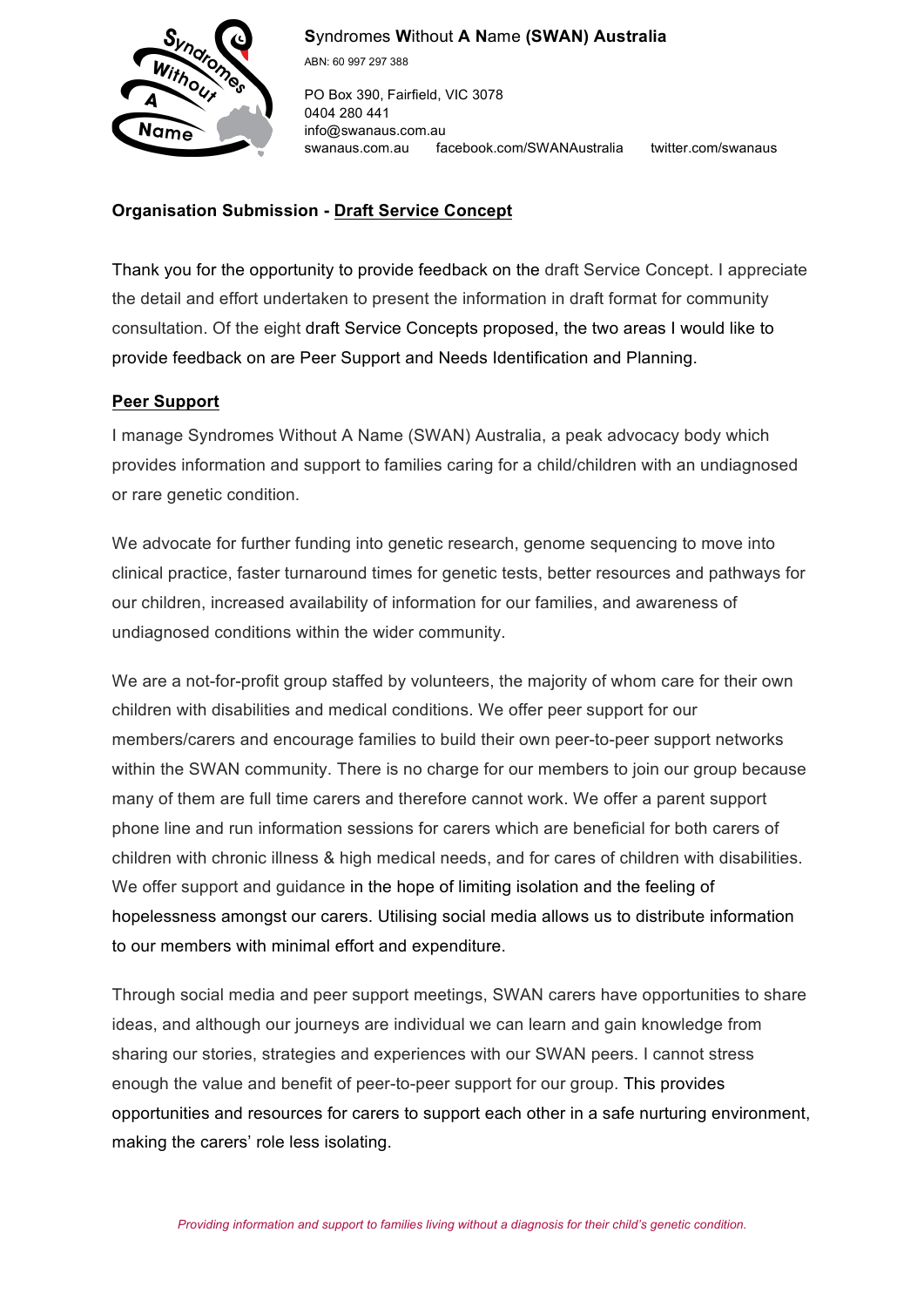SWAN carers experience frustration, isolation, uncertainty and anxiety. Life is difficult enough when you care for someone with a chronic illness or disability, but without a diagnosis it is that much harder. Grief, depression, helplessness, guilt, emotional vulnerability and denial are just some of the emotions experienced by SWAN carers. As stated in your draft Service Concept, peer support should be included in the future support model. I believe funding should be allocated to more Genetic Support Groups who provide support to carers of people with chronic illness, complex medical needs and disabilities. This support needs to be both emotionally and in a scientific capacity to aid in understanding of the individual's illness or disability, both present and in the future. It is wonderful that the importance of Mytime groups has been acknowledged, but peer support needs to be expanded to include Genetic Support Groups that provide invaluable support for families who have children with similar conditions. Often parents look for a specific group relating to their child's diagnosis or lack there of.

Support groups offer value for money for their service and understand and identify with many of the issues carers face. It is important to support the carers themselves, and also the networks that support the carers. I believe that including Genetic Support Groups under Peer Support would provide cost saving benefits to the Government in the long term, and assist with achieving the key objectives of the plan, leading to better outcomes for all.

## **Needs Identification and Planning**

I appreciate the provision in the plan for assisting carers' return to work. However, the majority of special schools and special developmental schools do not provide afterschool care or school holiday programs, making it extremely difficult for carers to participate in paid employment.

Another area of concern is that many work places still do not offer a flexible work environment for carers. Because of this, carers often have to cease employment and become full-time carers, as opposed to combining a carer role with part- time employment. If I am a carer, who pays my superannuation? Who makes up the difference for the lost years not climbing the corporate ladder? The \$123.50 per fortnight Carer Allowance does not compensate for the inability to contribute to the workforce.

Caring for a loved one is not valued as a profession. If the Government does value carers so much, maybe they should pay them the equivalent of the minimum wage? Whilst I recognise that this is not feasible, at the very least, make the process for receiving Carer Allowance for families caring for an undiagnosed child easier. Many SWAN families get rejected by Centrelink for Carer Allowance because they care for a child who doesn't have a diagnosis.